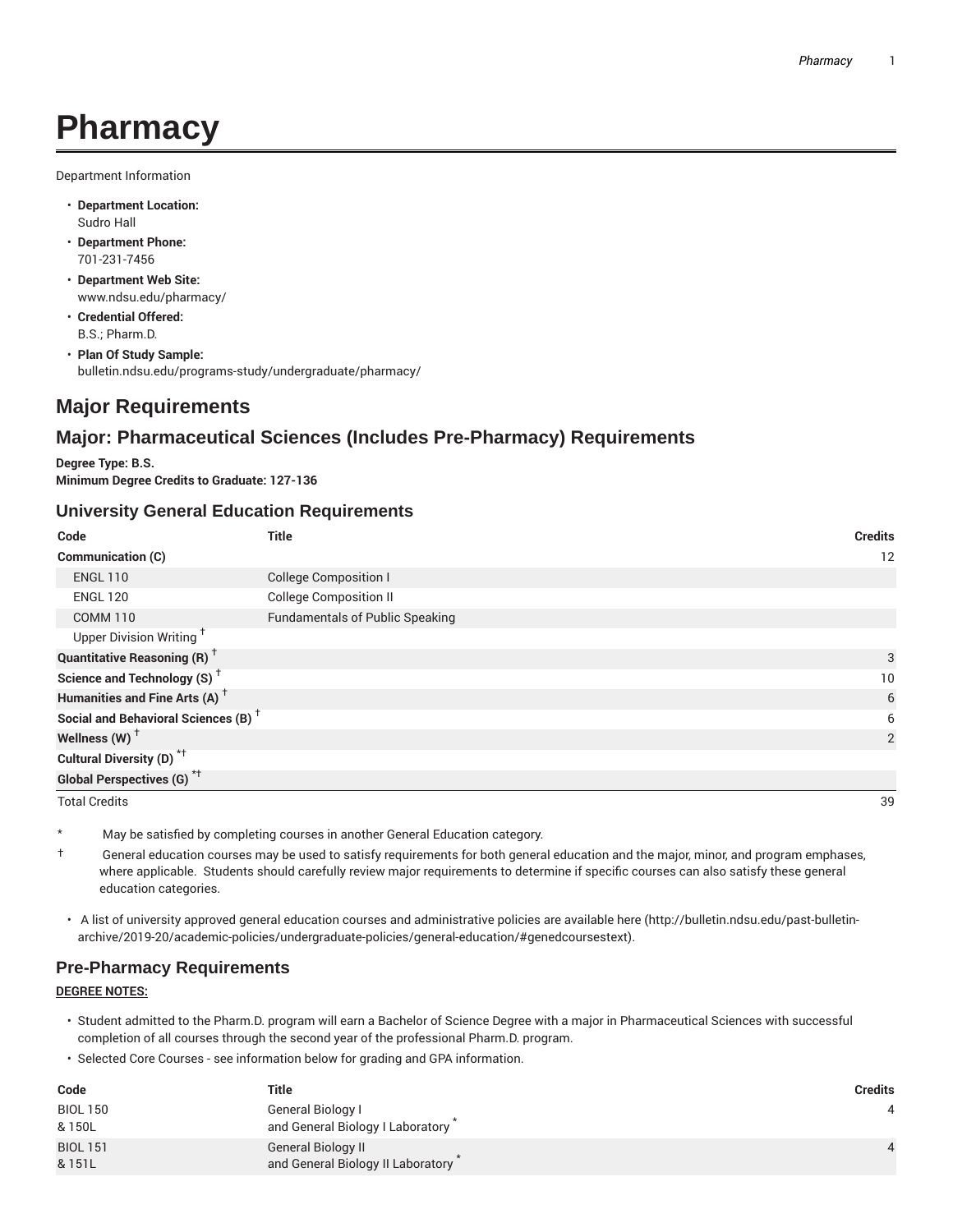| <b>BIOL 220</b>                                         | Human Anatomy and Physiology I                                                                                               | $\overline{4}$ |
|---------------------------------------------------------|------------------------------------------------------------------------------------------------------------------------------|----------------|
| & 220L                                                  | and Human Anatomy and Physiology I Laboratory (May satisfy general education category S)                                     |                |
| <b>BIOL 221</b><br>& 221L                               | Human Anatomy and Physiology II<br>and Human Anatomy and Physiology II Laboratory (May satisfy general education category S) | $\overline{4}$ |
| <b>CHEM 121</b>                                         | General Chemistry I (May satisfy general education category S)                                                               | 3              |
| CHEM 121L                                               | General Chemistry I Laboratory (May satisfy general education category S)                                                    | $\mathbf{1}$   |
| <b>CHEM 122</b>                                         | General Chemistry II (May satisfy general education category S)                                                              | 3              |
| CHEM 122L                                               | General Chemistry II Laboratory (May satisfy general education category S)                                                   | $\mathbf{1}$   |
| <b>CHP 190</b>                                          | <b>Critical Thinking and Academic Success</b>                                                                                | $\overline{2}$ |
| <b>COMM 110</b>                                         | Fundamentals of Public Speaking                                                                                              | 3              |
| <b>COMM 216</b>                                         | Intercultural Communication (May satisfy general education category B and D) <sup>*</sup>                                    | 3              |
| <b>ECON 201</b>                                         | Principles of Microeconomics (May satisfy general education category B and G) <sup>*</sup>                                   | $\sqrt{3}$     |
| <b>ENGL 120</b>                                         | College Composition II <sup>*1</sup>                                                                                         | 3              |
| <b>MATH 146</b>                                         | Applied Calculus I (May satisfy general education category R)                                                                | $\overline{4}$ |
| <b>MICR 460</b>                                         | Pathogenic Microbiology                                                                                                      | 3              |
| <b>PHYS 211</b>                                         | <b>College Physics I</b>                                                                                                     | 3              |
| <b>PSCI 499</b>                                         | (Admission to PharmD program required)                                                                                       | 5              |
| <b>STAT 330</b>                                         | Introductory Statistics (May satisfy general education category R)                                                           | 3              |
| Biochemistry - select from below <sup>2</sup>           |                                                                                                                              | 5 or 6         |
| <b>BIOC 460</b>                                         | Foundations of Biochemistry and Molecular Biology I                                                                          |                |
| & BIOC 461                                              | and Foundations of Biochemistry and Molecular Biology II                                                                     |                |
| <b>PSCI 499</b>                                         |                                                                                                                              |                |
| Organic Chemistry - select from below <sup>2</sup>      |                                                                                                                              | 5 or 7         |
| <b>CHEM 341</b>                                         | Organic Chemistry I                                                                                                          |                |
| & 341L<br>& CHEM 342                                    | and Organic Chemistry I Laboratory<br>and Organic Chemistry II <sup>*</sup>                                                  |                |
| <b>PSCI 391</b>                                         |                                                                                                                              |                |
| Select one of the following:                            |                                                                                                                              | 3 or 5         |
| <b>MICR 202</b>                                         | <b>Introductory Microbiology</b>                                                                                             |                |
| & 202L                                                  | and Introductory Microbiology Lab                                                                                            |                |
| <b>MICR 350</b>                                         | <b>General Microbiology</b>                                                                                                  |                |
| &350L                                                   | and General Microbiology Lab                                                                                                 |                |
| Upper Division Writing - select from below <sup>2</sup> |                                                                                                                              | 3              |
| <b>ENGL 324</b>                                         | Writing in the Sciences (May satisfy general education category C)                                                           |                |
| or ENGL 325                                             | Writing in the Health Professions                                                                                            |                |
| <b>PHRM 324</b>                                         |                                                                                                                              |                |
| <b>Professional Pharmacy P1 &amp; P2 Vears</b>          |                                                                                                                              | 72-76          |

**Professional Pharmacy P1 & P2 Years** 72-76

1 Students with composite ACT scores of 20 or lower must register for English 110 fall semester and take Engl 120 spring semester. Students who complete English 120 with a "C" or higher will receive credit for English 110 with a passing grade (P).

2 Curricular plan based on traditional admissions path or early acceptance path. Consult adviser for additional information.

#### **Selected Core Courses**

Selected core courses will be used for selection criteria to determine GPA used in calculation for admission to the professional program. These courses must show evidence of letter grade, or other means of demonstrating acceptable competency (i.e. AP - CEEB) and MUST be completed by the end of fall semester prior to the December 31 deadline to apply to the pharmacy program. Remaining courses, which are required and listed in the pre-pharmacy curriculum, MUST be completed by the end of spring term. The only exception to this is that up to six credits of electives may be completed during the summer term.

#### **Pre-Professional Pharmacy Requirements and Notes**

• **All courses listed for pre-pharmacy must be complete in order to apply for the professional program in the last spring semester in which prerequisite courses are taken.**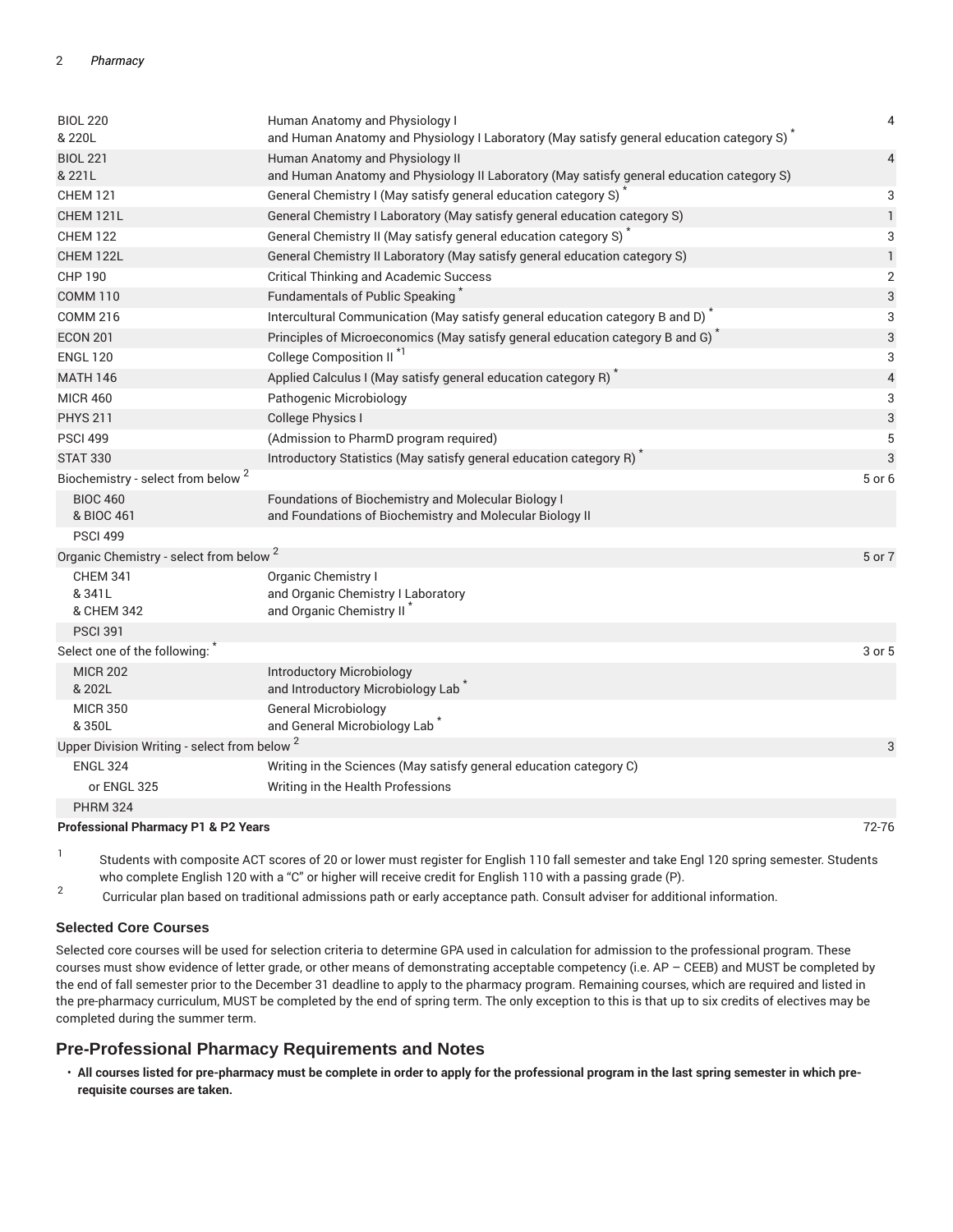## **Degree Requirements and Notes**

- All required courses must be completed with a grade of 'C' or above.
- All students must maintain a semester GPA of 2.0 or above for each semester in the College. A student who fails to meet this standard for two successive or three non-successive semesters may be terminated from enrollment in the College of Health Professions.

# **Major Requirements**

# **Major: Doctor of Pharmacy**

**Degree Type: Pharm.D. Minimum Degree Credits to Graduate: 147**

## **Professional Pharm.D. Requirements**

The following professional Pharm.D. requirements that follow are subject to change per department. Students follow the curricula developed by the department and any changes that occur while in the professional program will be communicated to the student by the department.

#### In addition to curriculum listed below, 6 credits of Professional Elective MUST be completed PRIOR to P4 year.

| Code                               | <b>Title</b>                                                                                 | <b>Credits</b>           |
|------------------------------------|----------------------------------------------------------------------------------------------|--------------------------|
| <b>P1 First Year Professional</b>  |                                                                                              |                          |
| <b>MICR 470</b>                    | Basic Immunology                                                                             | 3                        |
| <b>PSCI 367</b>                    | <b>Pharmaceutical Calculations</b>                                                           | 1                        |
| <b>PSCI 368</b>                    | <b>Pharmaceutics I</b>                                                                       | 3                        |
| <b>PSCI 369</b>                    | <b>Pharmaceutics II</b>                                                                      | 2                        |
| <b>PSCI 410</b>                    | Pharmaceutical Biotechnology                                                                 | $\overline{2}$           |
| <b>PSCI 411</b>                    | Principles of Pharmacokinetics and Pharmacodynamics                                          | 3                        |
| <b>PSCI 412</b>                    | Chemotherapeutic/Infectious Disease Pharmacodynamics                                         | 3                        |
| <b>PSCI 470</b>                    | Pharmacokinetics                                                                             | 3                        |
| <b>PHRM 340</b>                    | Pathophysiology I                                                                            | 4                        |
| <b>PHRM 341</b>                    | Pathophysiology II                                                                           | 3                        |
| <b>PHRM 350</b>                    | Introduction to Pharmacy Practice                                                            | $\overline{c}$           |
| PHRM 351L                          | Pharmacy Practice Laboratory I                                                               | 2                        |
| <b>PHRM 352</b>                    | Introduction to Health Care Systems                                                          | $\sqrt{2}$               |
| <b>PHRM 355</b>                    | Introductory Pharmacy Practice Experience I: Introduction to Institutional Pharmacy Practice | 3                        |
| <b>PHRM 480</b>                    | Drug Literature Evaluation                                                                   | 3                        |
| <b>P2 Second Year Professional</b> |                                                                                              |                          |
| <b>CHP 400</b>                     | Interprofessional Health Care Practice                                                       | 3                        |
| <b>PSCI 413</b>                    | Endocrine/Respiratory/GI Pharmacodynamics                                                    | 3                        |
| <b>PSCI 414</b>                    | Cardiovascular Pharmacodynamics                                                              | 3                        |
| <b>PSCI 415</b>                    | Neuropsychiatry Pharmacodynamics                                                             | 3                        |
| <b>PSCI 417</b>                    | Pharmacogenomics                                                                             | $\sqrt{2}$               |
| <b>PHRM 400</b>                    | Top Drugs I                                                                                  | 1                        |
| <b>PHRM 450</b>                    | Self Care                                                                                    | 3                        |
| PHRM 452L                          | <b>Pharmacy Practice Laboratory II</b>                                                       | 2                        |
| <b>PHRM 455</b>                    | Introductory Pharmacy Practice Experience II: Introduction to Community Pharmacy Practice    | $\overline{\mathcal{L}}$ |
| <b>PHRM 532</b>                    | Infectious Disease                                                                           | 3                        |
| <b>PHRM 534</b>                    | Rheumatology/Endocrinology/Gastrointestinal                                                  | 3                        |
| <b>PHRM 535</b>                    | Hematology and Oncology                                                                      | 3                        |
| <b>PHRM 538</b>                    | PTDI: Cardiovascular and Pulmonary Diseases                                                  | $\overline{\mathcal{L}}$ |
| <b>PHRM 565</b>                    | Pharmacy-Based Immunization Delivery                                                         | 1                        |
| <b>P3 Third Year Professional</b>  |                                                                                              |                          |
| <b>PHRM 475</b>                    | <b>Pharmacy Practice Management</b>                                                          | 3                        |
| <b>PHRM 500</b>                    | <b>Top Drugs II</b>                                                                          | $\mathbf{1}$             |
| <b>PHRM 520</b>                    | <b>Special Populations</b>                                                                   | 3                        |
| <b>PHRM 536</b>                    | Neurology & Psychiatry Pharmacotherapy                                                       | 3                        |